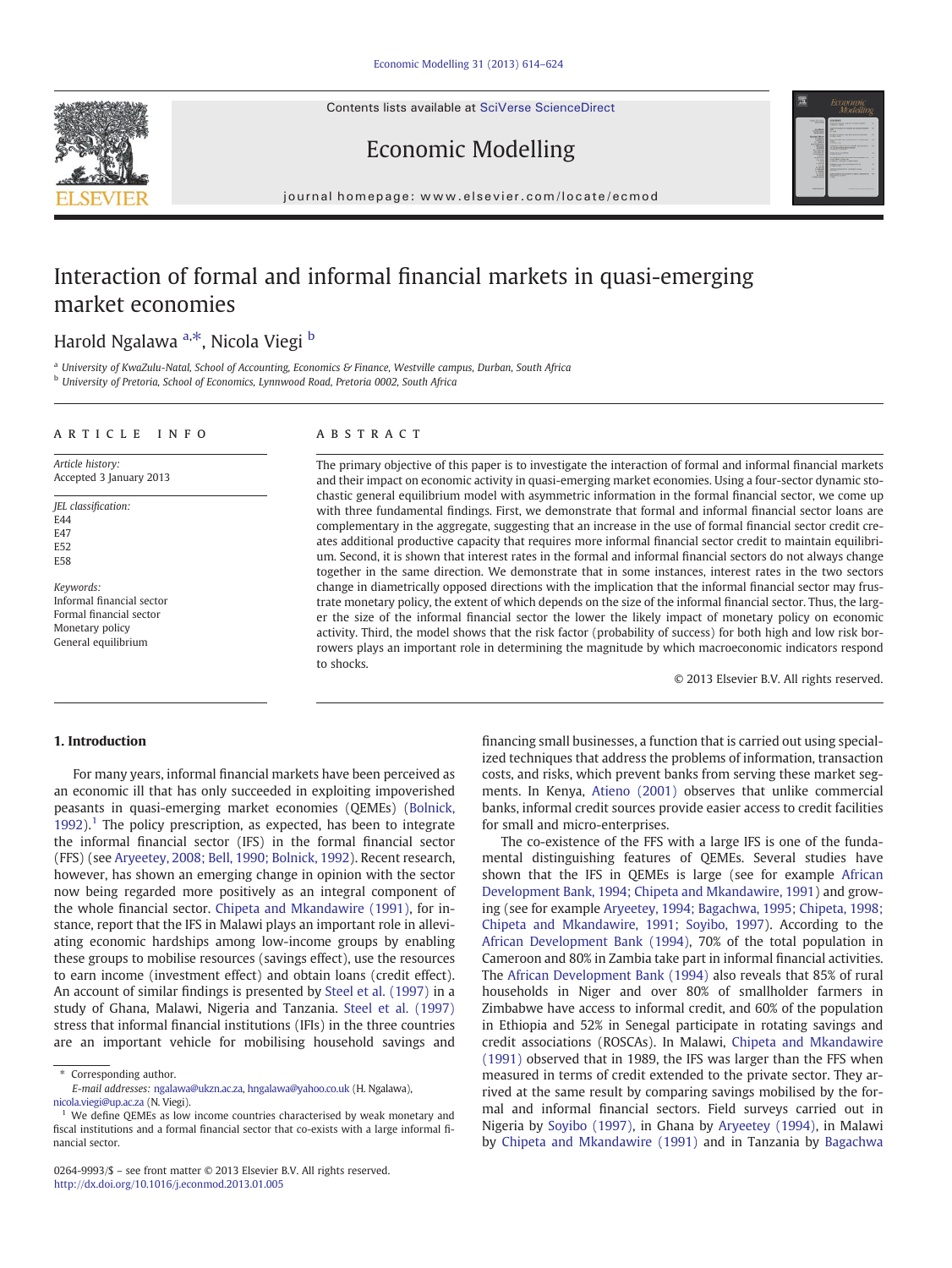[\(1995\)](#page--1-0) established that the IFS grew faster than the FFS in the reform years 1990–1992 [\(Chipeta, 1998](#page--1-0)).

Given its sheer size, the IFS's response to monetary policy is expected to be non-trivial and the consequent effect on the economy may not be obvious—it is likely to vary depending on whether informal financial markets are autonomous or reactive to activities in the formal financial markets (see [Acharya and Madhura, 1983; Rahman,](#page--1-0) [1992; Sundaram and Pandit, 1984\)](#page--1-0); whether the two markets are competitive or complementary; and whether the nature of their interaction frustrates or strengthens monetary policy. Unfortunately, nearly all QEMEs leave out informal financial transactions in official monetary data, effectively underestimating the volume of financial transactions and bringing into question the timing and effect of monetary policy on economic activity. This paper contributes to the literature by investigating these and other issues. Using a four-sector macromonetary model with microeconomic foundations, we study the interaction of formal and informal financial markets and analyse the resulting impact on economic activity in QEMEs.

The term informal finance is used in this study to refer to legal but unregulated financial activities that take place outside official financial institutions, and are not directly amenable to control by key monetary and financial policy instruments. Encompassed in this definition is the mobilisation and lending of financial resources by friends, relatives, neighbours, grocers, local merchants/traders, landlords, tenants, grain millers, moneylenders, non-rotating savings and credit associations (SCAs), rotating savings and credit associations (ROSCAs), cooperative and savings associations (CSAs), and microfinance institutions, among others.

The IFS is known for its fragmentation into sub-sectors. The village merchant, for instance, may agree to lend money only to those who buy regularly from his shop; a landlord may also give credit only to those who work for him; while friends, relatives and neighbours may only lend to each other. Effectively, the credit market is broken up into small 'credit islands' [\(Basu, 1997\)](#page--1-0). There is no reason, however, to believe that these sub-markets are mutually exclusive. The market segments are likely to have interlocking spaces serving clients in more than one sub-market, making the concept of market fragmentation complex. For simplicity, the IFS is assumed to be one large market where interest rates may be different but generally change together in the same direction.

The choice of a dynamic stochastic general equilibrium (DSGE) framework for analysis is motivated by a number of factors. First, DSGE models are derived from microeconomic foundations of constrained decision-making. That is, they describe the general equilibrium allocations and prices in the economy where all agents dynamically maximise their objectives subject to budget or resource constraints [\(Tovar, 2008](#page--1-0)). Following the estimation of deep parameters, therefore, it is possible to avoid the Lucas Critique, where only models in which the parameters that do not vary with policy interventions are suited to evaluate the impact of policy change [\(Tovar, 2008\)](#page--1-0). Indeed, according to [Woodford](#page--1-0) [\(2003\),](#page--1-0) DSGE models should not, at least in principle, be vulnerable to the Lucas Critique, unlike the more traditional macroeconomic forecasting models. Second, DSGE models are structural, implying that each equation has an economic interpretation which allows clear identification of policy interventions and their transmission mechanisms [\(Peiris](#page--1-0) [and Saxegaard, 2007\)](#page--1-0). Third, DSGE models are forward looking in the sense that agents optimise model-consistent forecasts about the future evolution of the economy ([Peiris and Saxegaard, 2007](#page--1-0)). Fourth, DSGE models allow for a precise and an unambiguous examination of random disturbances. This is facilitated by the stochastic design of the models. To the best of our knowledge, there is no study that has examined the interaction of formal and informal financial sectors and their impact on economic activity in QEMEs using a macromonetary model developed within the context of a microfounded DSGE representation.

Following this introduction, the rest of the paper is structured as follows. A DSGE model for QEMEs is developed in Section 2. The model aims at building a quantitative macroeconomic representation from explicit optimising behaviour while allowing for a minimum amount possible of imperfections. Thus, the model is similar in many aspects to the Real Business Cycle approach except on the monetary side (see [Mankiw, 2006; Tovar, 2008\)](#page--1-0). Calibrations of parameter and steady state values are presented in [Section 3.](#page--1-0) [Section 4](#page--1-0) interprets simulation results of the model from three experiments, each illustrating impulse responses of selected macroeconomic indicators to a particular shock. The three shocks in the experiments include a positive production technology shock, a monetary policy shock and a risk factor shock. A summary and conclusions are presented in [Section 5](#page--1-0).

#### 2. A DSGE model for QEMEs

#### 2.1. Basic design

There are four sectors in the economy: households, firms, financial intermediaries and monetary authorities. The household maximises an intertemporal utility function separable in consumption, leisure, and real cash balances; and its financial resources are used for consumption or held as cash balances with the excess deposited in commercial banks or lent out to firms in the informal credit market. The financial system is segmented into formal and informal financial sectors. We generalise service providers in the FFS as commercial banks and in the IFS as moneylenders. While commercial banks are corporate institutions, moneylenders are usually individuals, each person operating as a business unit. In rare cases, moneylenders have been observed to hire agents [\(Bolnick, 1992](#page--1-0)).

Besides the fact that the business is run by individual persons, moneylending usually has no formal accounts and is often run without official registration. It is, therefore, difficult to isolate moneylending from the household as a completely separate institution. Accordingly, we consolidate the household and moneylending activities and assume that the behaviour of moneylenders is described within the household's utility maximisation problem. Nonetheless, we allow the moneylending function to operate distinctly within the household framework. We describe the household's credit function as 'moneylending' and we reserve the term 'moneylenders' for credit institutions in the IFS. Thus, the term 'moneylenders' is used as a blanket reference to all creditors in the IFS, including the moneylenders themselves, traders, landlords, estate owners and grain millers, among others, rather than as a reference to the usury market only.

The firm produces its own capital by converting loans obtained from the formal or informal financial sectors, which are assumed to be perfect substitutes (see [Dasgupta, 2004](#page--1-0)). Using capital and labour as the only factors of production, the firm produces final output using technology described by a Cobb–Douglas production function. In the financial market, firms self-selectively seek loans either in the formal or informal credit markets. While lenders in the IFS deal with local communities for which they are able to identify risk levels of individual potential borrowers, the same does not apply to commercial banks in the FFS. Commercial banks are unable to distinguish between high and low risk borrowers ex-ante because high risk borrowers disguise themselves as low risk borrowers in order to enhance their chances of obtaining credit in the FFS. We assume that the commercial banks have a preference for low risk borrowers emanating from the view that low risk borrowers are associated with a relatively higher rate of loan repayment, which translates into higher expected profits for the banks than is the case with high risk borrowers. At this point, we invoke the [Stiglitz and Weiss](#page--1-0) [\(1981\)](#page--1-0) hypothesis that banks may ration credit in equilibrium.

The residual demand that is rationed out of the formal loan market spills over to the informal credit market. Accordingly, the IFS provides credit to this demand as well as the component of total credit demand which self selectively seeks loans in the IFS only. Finally, we assume that the population is constant so there is no aggregation bias with